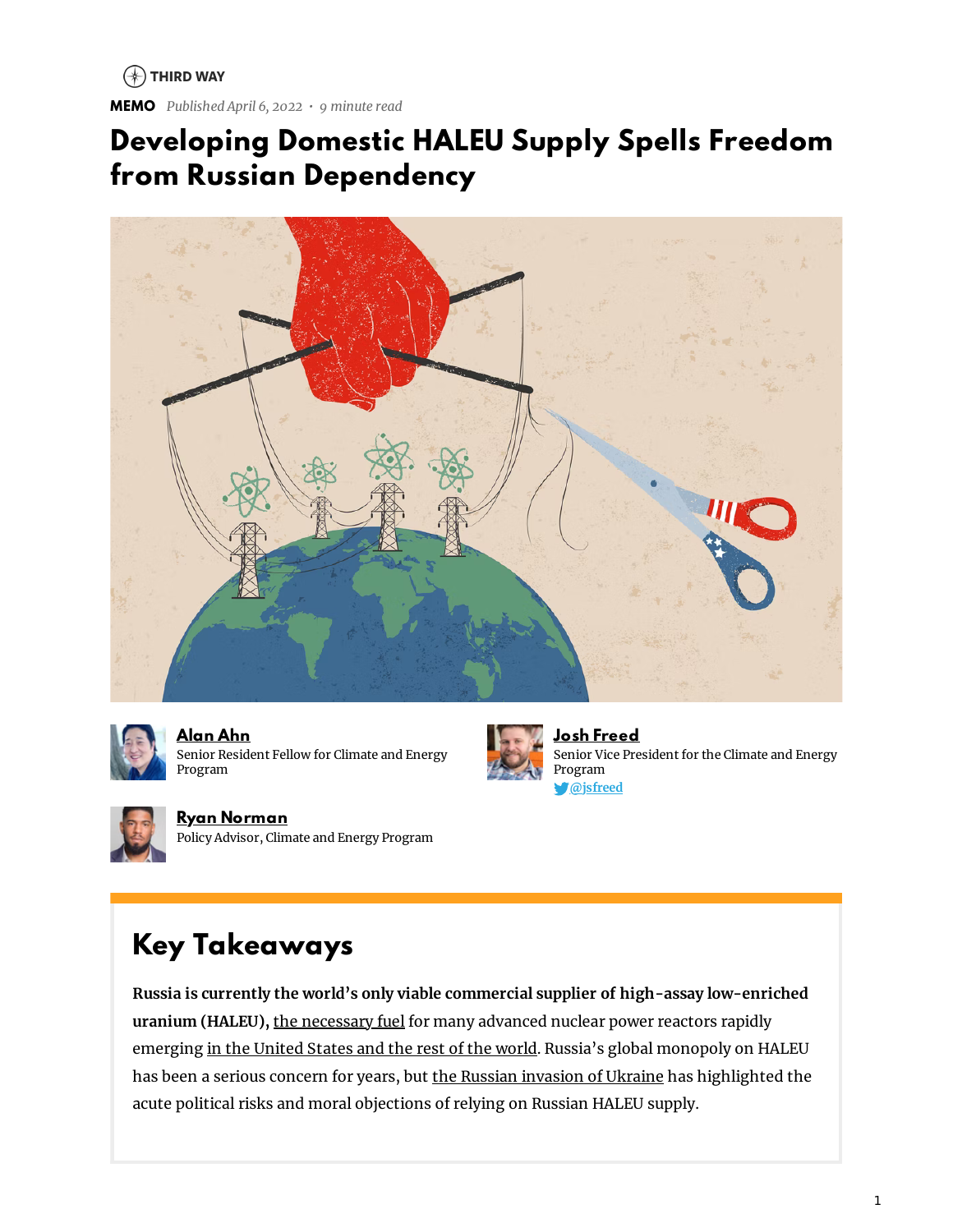Developing a domestic capacity to produce HALEU fuel would provide the US independence from Russian HALEU supply and enable the domestic fuel sector to compete globally in a fast-emerging area of the energy economy as a more reliable alternative to Russia. It would also help re-establish American global leadership in nuclear energy, helping us meet our climate, clean energy, national security, and economic goals.

The [Energy](https://www.thirdway.org/blog/congress-makes-a-downpayment-on-our-clean-energy-future) Act of 2020 established the Advanced Nuclear Fuel Availability Program in the US Department of Energy (DOE). This program is intended to stimulate the domestic development of a commercial HALEU supply chain, particularly uranium enrichment capacity. Recent events in Ukraine have only reinforced the imperative of robustly funding and swiftly moving forward with the DOE HALEU program.

# **The Growing Case for Domestic HALEU Alternatives**

The following considerations underscore the importance of developing and investing in alternative sources of HALEU fuel quickly:

#### **Climate Change**

Nuclear energy already provides the majority of our [emissions-free](https://www.thirdway.org/video/why-we-need-to-save-our-nuclear-power-plants) power, and advanced reactorswith their enhanced passive safety profiles, reduced upfront capital costs, and greater flexibility in [applications](http://www.advancednuclearenergy.org/library) and end uses—hold tremendous promise as a source of clean, firm energy that can be rapidly scaled and deployed to meet the ever-increasing challenge of combating global climate change. But, a technology that continues to depend upon Russia as the sole source of needed fuel would be immeasurably less desirable for wide-scale deployment as a climate solution.

### **Energy Security**

Our first advanced reactors are expected to come online within the next several years, and there is growing interest in these [technologies](https://news.bloomberglaw.com/environment-and-energy/nuclear-bans-tumble-as-once-skeptical-states-seek-carbon-cuts) at the state-level given their significant benefits and potential. However, any advanced reactor fleet solely reliant on fuel supply from Russia would be untenably vulnerable to the whims of an aggressive, authoritarian regime. Fostering the buildout of HALEU production infrastructure would provide a reliable, domestic fuel source for our advanced reactors and create a fuel supply lifeline to allies that would operate such plants overseas. Moreover, it would strengthen the US nuclear fuel sector overall, thereby fortifying low-enriched uranium (LEU) supply for our presently operating [light-water](https://www.thirdway.org/memo/importance-of-preserving-existing-nuclear) nuclear power plants. Approximately 20% of the fuel now used by our existing fleet was [enriched](https://www.bloomberg.com/news/articles/2022-03-03/russian-sanctions-pose-risks-to-u-s-nuclear-power-industry) in Russia.

#### **Economic and Jobs Impact**

According to some estimates, the development of a commercial HALEU enrichment facility could create hundreds, perhaps thousands, of direct construction and manufacturing jobs and many more indirect jobs. For example, a [federally-sponsored](https://www.energy.gov/ne/articles/centrus-becomes-first-us-licensed-haleu-production-facility) HALEU demonstration project supported more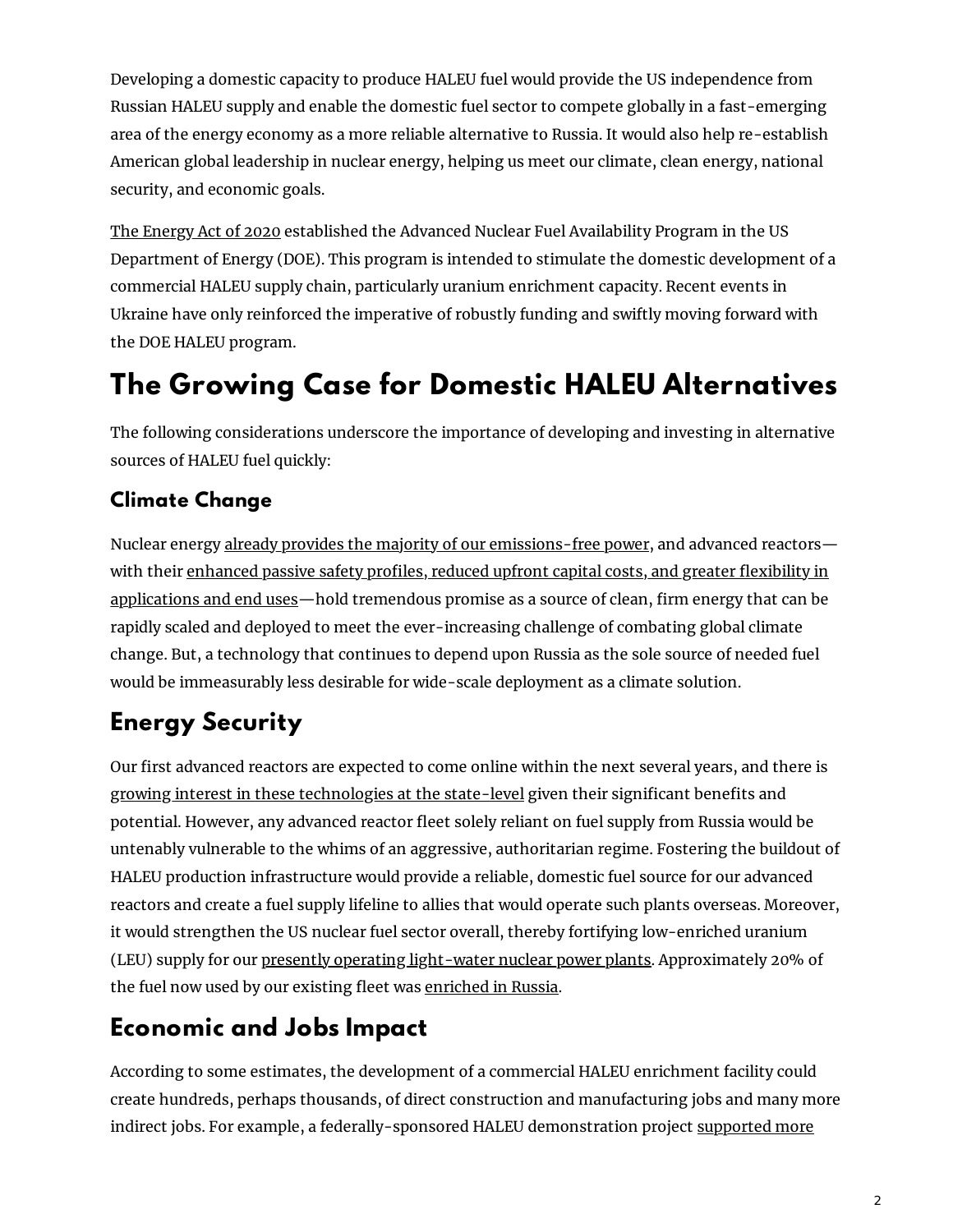than 200 US jobs and a [commercial-scale](https://www.energy.gov/ne/articles/centrus-becomes-first-us-licensed-haleu-production-facility) plant would presumably create even more, including lasting, well-paying positions for the local community in facility operations and maintenance.

The more far-reaching economic and employment impacts from a domestic HALEU industry would come from the growth of the U.S. advanced nuclear sector, which would be seriously constrained without dependable HALEU supply. For instance, advanced reactors are drawing increasing attention as a potential economic lifeline for retiring coal plant communities—not only are they a [carbon-free](https://www.scottmadden.com/content/uploads/2021/10/ScottMadden_Gone_With_The_Steam_WhitePaper_final4.pdf) alternative to coal generation, but they could also create greater numbers of betterpaying jobs while being able to leverage much of the existing workforce.

#### **Enhancing Europe's Energy Sovereignty**

Europe is heavily dependent upon Russian fossil fuels, particularly natural gas, for its energy needs. Following the Ukrainian invasion, European capitals have been openly [reevaluating](https://www.economist.com/business/2022/03/05/europe-reconsiders-its-energy-future) their long-term energy strategies and focusing greater attention to non-fossil energy [alternatives.](https://www.politico.com/news/magazine/2022/03/15/russia-america-arsenal-clean-energy-00016998) As argued in this recent op-ed on America's "Arsenal of Clean Energy," the US is well- situated to address both the short-term and long-term energy challenges of its European allies.

American advanced nuclear, made possible by decades of innovation and R&D at US national laboratories, has garnered increasing international interest and is a key part of the broader energy solutions that the US can provide. However, ensuring reliable fuel supply for US advanced reactor technologies is essential to supporting the energy security interests of our international partners.

European countries are already reaching out to the US for alternatives to Russian light-water reactor fuel. Several European states are completely dependent upon Russian nuclear fuel imports, prompting [some](https://www.euractiv.com/section/politics/short_news/cee-future-of-russian-nuclear-unclear/) to approach US fuel companies for substitute supply arrangements. Infrastructure developed under the HALEU program could enable the US to offer a wider and more competitive array of nuclear fuel services to international markets.

#### **Export Competitiveness**

Demand for advanced nuclear is projected to grow, not just in Europe, but [throughout](https://www.thirdway.org/memo/2021-update-map-of-the-global-market-for-advanced-nuclear) the world, and the energy implications of the Ukraine conflict will likely reverberate beyond the immediate region. The ability to provide reliable fuel supplies for exported advanced reactors would strengthen US competitiveness in this burgeoning global market, especially vis-à-vis Russia and China, which both possess comprehensive nuclear fuel supply chains and can bundle guaranteed fuel with their nuclear plant exports.

### **National Security**

The capacity to assure reliable fuel supply not only makes US industry more commercially competitive, but it would also advance US national security and nonproliferation objectives by disincentivizing other countries from developing sensitive fuel cycle technologies. Taking steps to establish the U.S. as a major commercial supplier of HALEU would position the US to lead in setting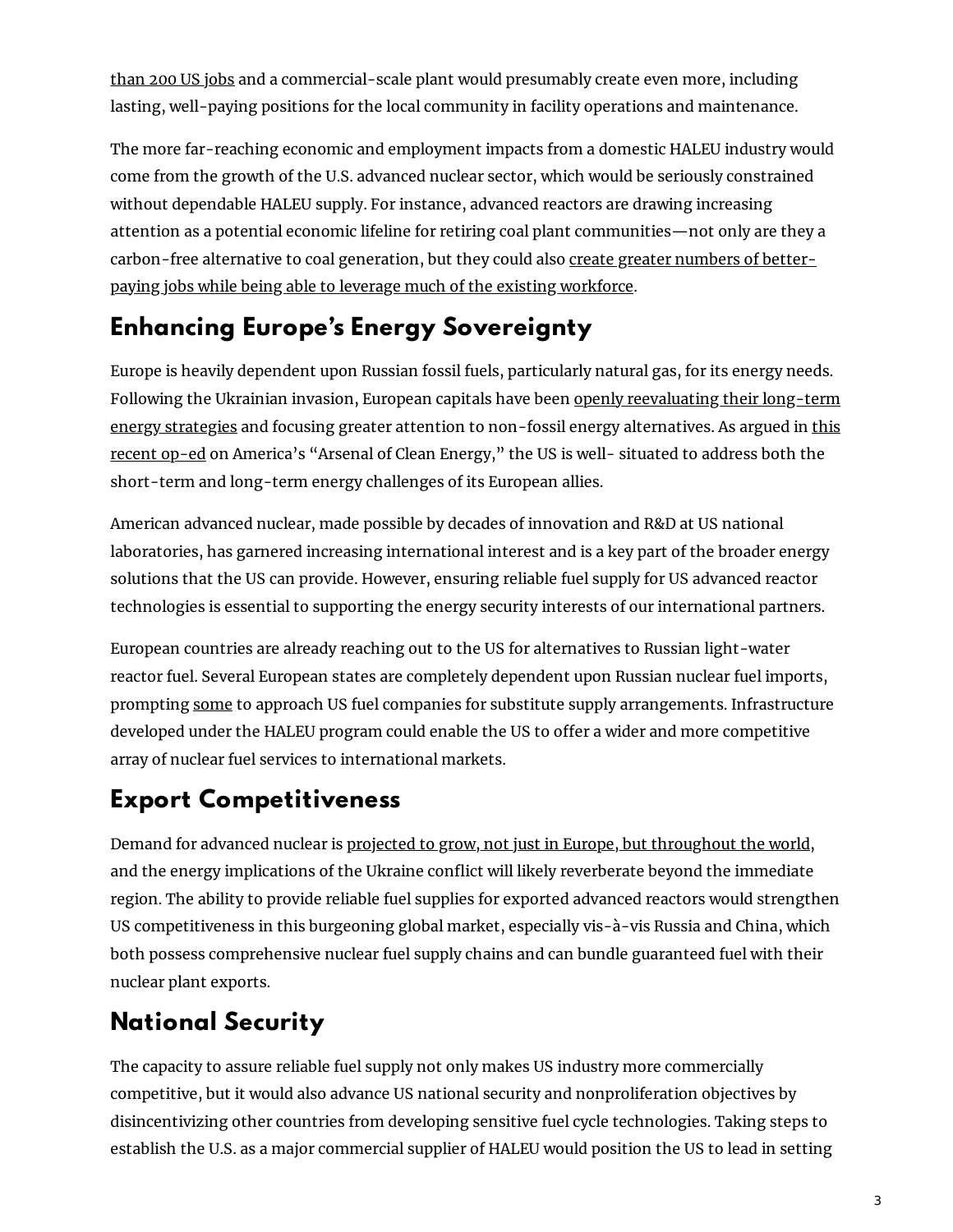international norms on the production, transportation, and use of HALEU, as opposed to ceding this responsibility to other countries (such as Russia).

# **Implementation of the HALEU Program**

DOE released a Request for [Information](https://www.energy.gov/ne/articles/us-department-energy-seeks-input-creation-haleu-availability-program) (RFI) on the HALEU Availability Program in December 2021, seeking stakeholder feedback on issues and questions related to the implementation of the program. In its response to the RFI, Third Way urged DOE to expeditiously distill public input, establish a strategy for program execution, and proceed promptly with issuing funding opportunities and proposal requests for the program.

Third Way also recommended DOE to strongly consider implementing a "savings account"-style [HALEU](https://www.atlanticcouncil.org/blogs/energysource/how-a-haleu-bank-could-work/) bank, through which DOE would commit to procuring a large enough quantity of HALEU to incentivize enrichers to invest in the buildout of HALEU production capacity. The HALEU accumulated in the bank would enable DOE to fulfill supply needs in the event of disruptions, creating confidence in long-term supply and availability. The bank would also accelerate the development of a commercial market by encouraging direct contracts between enrichers and advanced reactor operators, as well as minimizing market distortions by releasing HALEU only under strict conditions. Third Way highlighted the advantages of this HALEU bank approach, although it did not rule out other possible options, such as a federal cost share for HALEU infrastructure.

At this stage, it is critical that the HALEU program receive the highest funding levels possible for the following reasons:

- **Program Options:** While a HALEU bank approach presents compelling benefits, available funds will ultimately constrain DOE in what options it can practically pursue. Therefore, absent certainty in a strong funding figure, it is challenging for DOE to establish and articulate a detailed strategic plan and course of action on the HALEU program.
- Multiple Suppliers: It is crucial for there to be sufficient funding to support the development of multiple HALEU suppliers in order to avoid creating a single point of failure, as is currently the challenge with Russia. Multiple suppliers would also encourage market competition, thereby lowering costs and generating other economic benefits.
- **Program Advancement:** The FY22 Omnibus provided \$45 million for the HALEU program. While  $\bullet$ this is an uptick from the figure originally authorized under the Energy Act of 2020, this amount does not afford DOE sufficient means to move forward with further funding opportunities and other HALEU program activities.

# **Addressing Immediate Needs**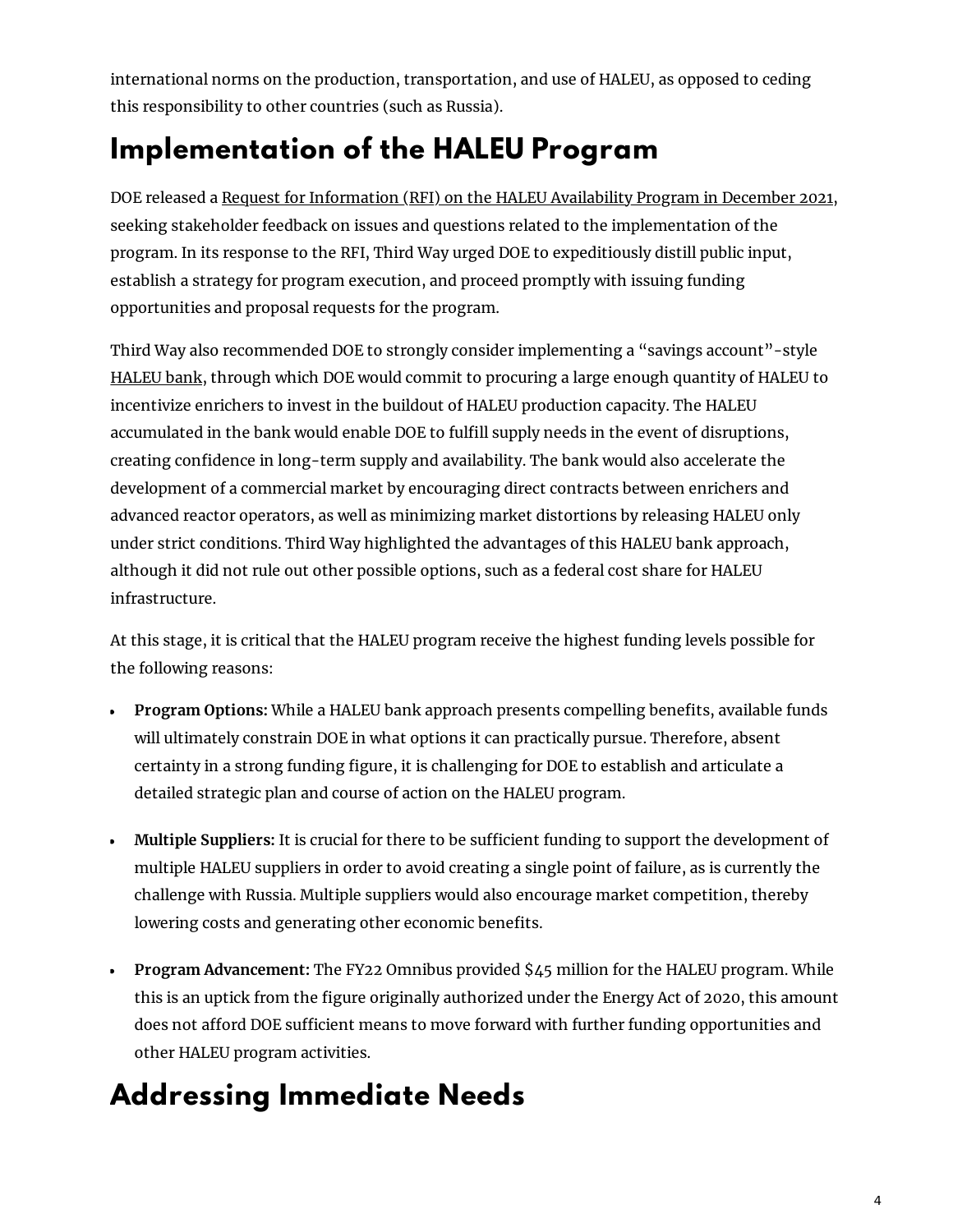The Russia-Ukraine conflict also brings to light near-term HALEU supply challenges that will need to be addressed. Even if the development of a domestic HALEU supply chain were to proceed in earnest, the Russian invasion suddenly created barriers to procuring the 20 metric tons of HALEU needed for the first cores of the Advanced Reactor Demonstration Program (ARDP) Pathway 1 demonstrations.

Although Russia was once considered an option to supply these initial fuel loads (an exemption granted under the Russian Suspension Agreement in the Energy Act of 2020), that door has now essentially closed. Both ARDP demonstrations are targeting start dates in the 2027-2028 timeframe, meaning that project developers X-energy and TerraPower will require their first HALEU deliveries by 2024 and 2025, respectively. It is unlikely that enrichment capacity could be brought online quickly enough to meet those timelines. Robust investments in the fuel cycle supply chain could still produce a solution, and would in any case be required to support the long-term commercialization of advanced reactors.

In order to ensure the timely completion of the first ARDP projects, public and private stakeholders are assessing unconventional HALEU supply pathways such as [downblending,](https://www.world-nuclear-news.org/Articles/US-awards-HEU-downblending-contract) which involves mixing federal stocks of highly enriched uranium (HEU) with natural uranium or LEU, to quickly produce the necessary HALEU loads in the interim. Once the feasibility of downblending options is determined, additional funding should be provided to enable their execution. However, **viable downblending** schemes must not divert resources from the principal effort of building out **domestic enrichment capacity and other HALEU infrastructure.**

# **Congress Must Take Action**

The development of a domestic commercial HALEU market has been an urgent priority for years, and Russia's recent actions have only intensified this urgency. At current funding levels, it would take several decades to accrue the federal funds needed to achieve the ultimate objectives of the HALEU program. We simply don't have that long.

Congress must take bold steps now to provide early, upfront funding so the program can meet accelerated timelines. Third Way recommends that Congress appropriate no less than \$300 million in FY23 for the HALEU program. This vital down payment would help the US get on track with the development of domestic HALEU infrastructure and support downblending activities that will produce the initial fuel needed by the first ARDP demonstrations in a timely fashion. Significant additional investment will still be needed in subsequent fiscal years, but the larger the amount of funding provided in FY23 appropriations and through any other appropriations packages this year, the more swiftly the program can build momentum and set the direction necessary to meet the requisite milestones on schedule.